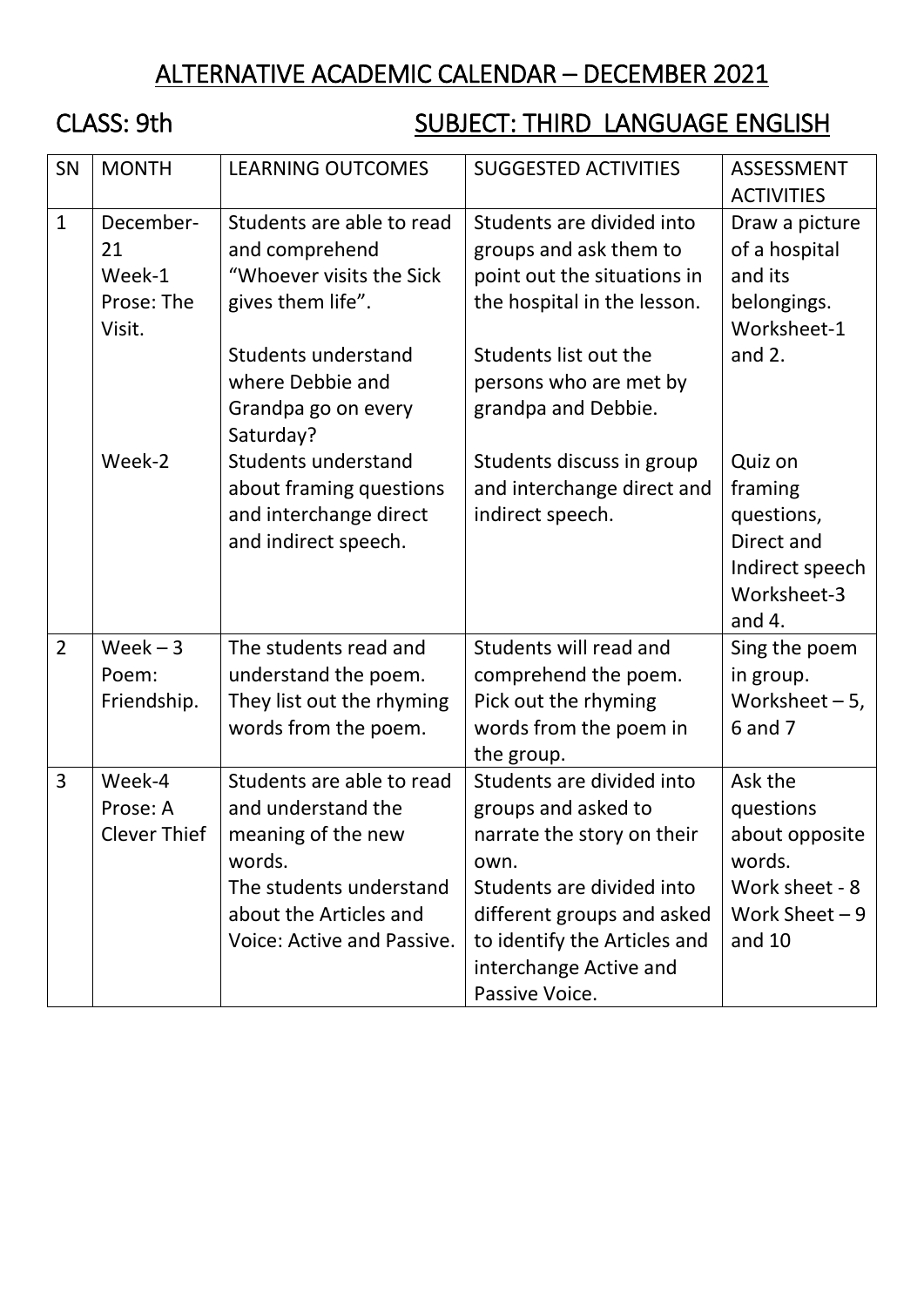Third Language English

Worksheet - 1

Prose: The Visit.

Write the opposites of the following words.

Answer

| 1. Laugh    | X |  |
|-------------|---|--|
| 2. Remember | X |  |
| 3. Good     | x |  |
| 4. Finish   | x |  |
| 5. Dry      | x |  |

Worksheet – 2

Complete the table by filling the missing verb forms.

| <b>Present Form</b> | Past Form | Past Participle Form |
|---------------------|-----------|----------------------|
| Walk                |           | Walked               |
|                     | Sang      | Sung                 |
| Grow                | Grew      |                      |
| Say                 |           |                      |
| <b>Begin</b>        |           |                      |
|                     | Ran       | Run                  |
|                     | Came      |                      |

Work Sheet – 3

Frame questions for the following statements.

1. The boy will leave soon.

Ans: ………………………………………………………………………………………………………………………………………

2. She has finished her work.

Ans: ………………………………………………………………………………………………………………………………………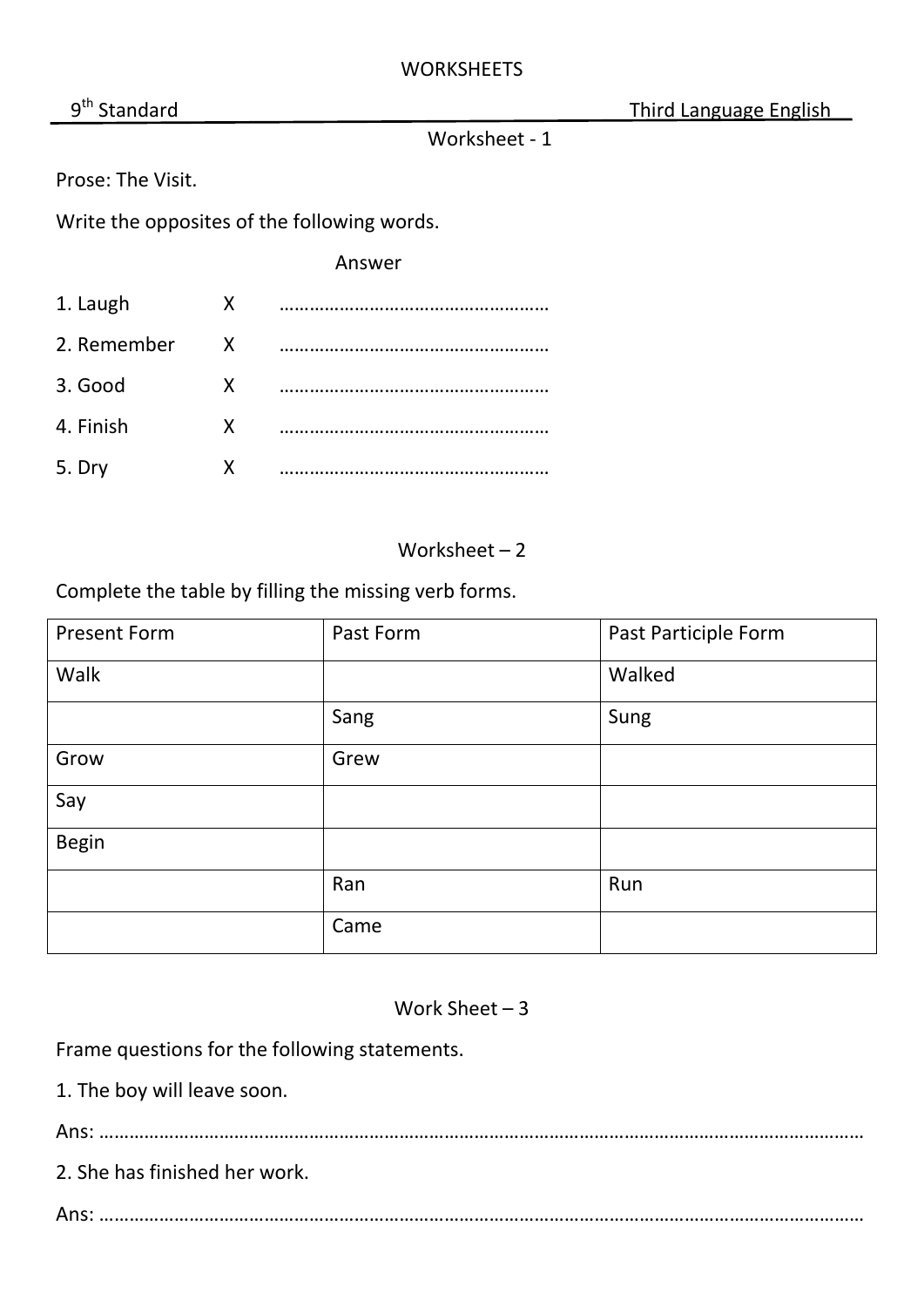|  |  | 3. They were late yesterday. |  |
|--|--|------------------------------|--|
|  |  |                              |  |

| 4. The doctor is treating the patient. |
|----------------------------------------|
|                                        |
| 5. They won't be late tomorrow.        |
|                                        |

### Work Sheet – 4

Re-write the following sentences into indirect speech.

|  |  |  |  | 1. "The boy is reading a book." Said Mary |  |  |
|--|--|--|--|-------------------------------------------|--|--|
|--|--|--|--|-------------------------------------------|--|--|

Ans: ……………………………………………………………………………………………………………………………………… 2. "Children are running into the class", said Neha. Ans: ……………………………………………………………………………………………………………………………………… 3. "The cat is drinking milk", said Rekha. Ans: ……………………………………………………………………………………………………………………………………… 4. "Teachers are sitting in the staffroom", said the students.

Ans: ………………………………………………………………………………………………………………………………………

### Work Sheet – 5

#### Poem: Friendship

Match the words with their meanings.

| Α            |                          | B                     | Answers |
|--------------|--------------------------|-----------------------|---------|
| 1. Heal      | -                        | Injury                |         |
| 2. Wound     | $\overline{\phantom{0}}$ | Cure                  |         |
| 3. Fictions  | -                        | Amuse, make happy     |         |
| 4. Entertain | -                        | Keep together, attach |         |
| 5. Bind      | -                        | False, Untrue         |         |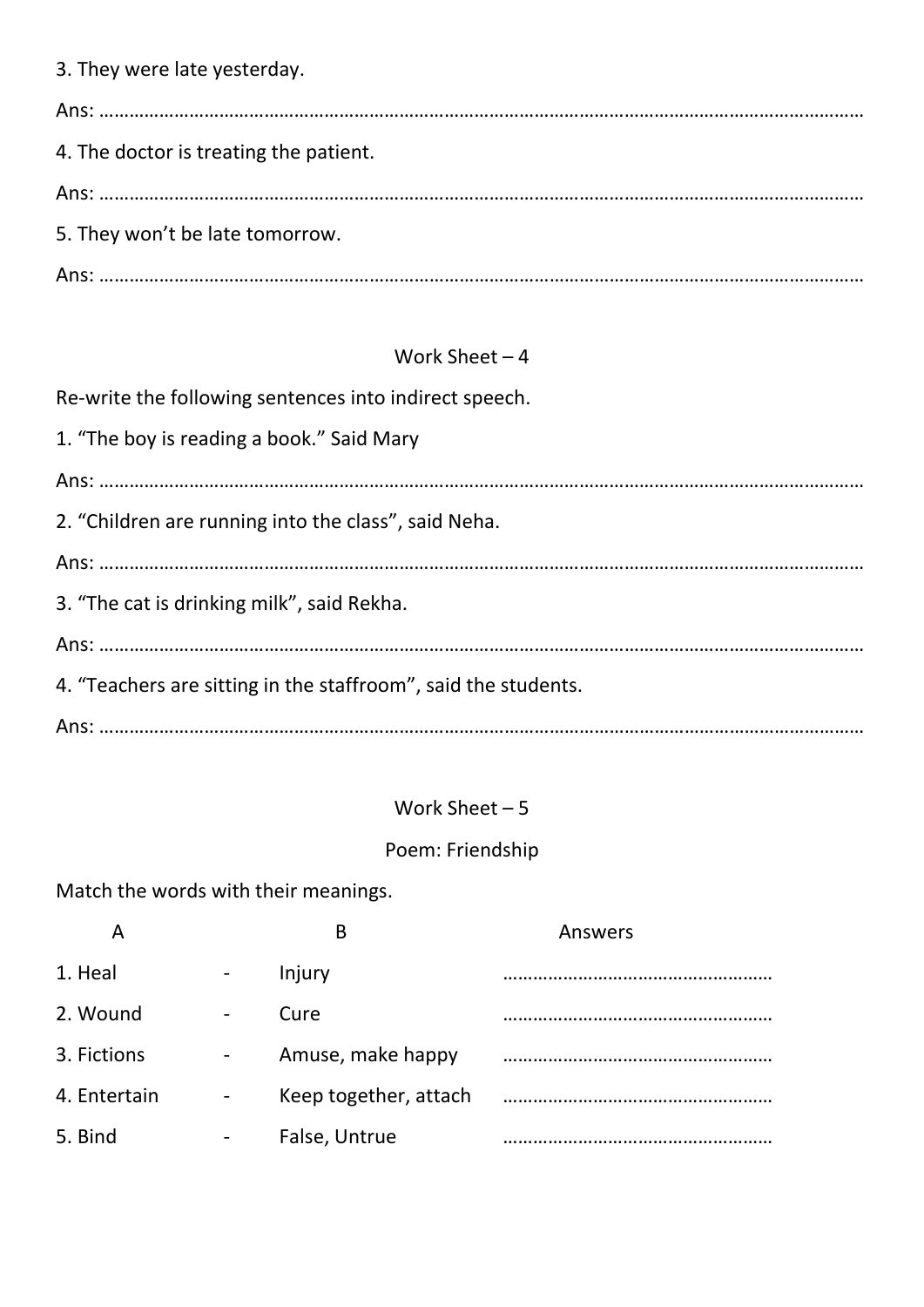Write a paragraph about the poet Harmony Davis by using the clues given below.

Harmony Davis – in California – age of three – short stories – poem ' Friendship' – California.

|                          | Work Sheet $-7$ |  |
|--------------------------|-----------------|--|
| Write the Rhyming words. |                 |  |

| 1. Wounds |   |  |
|-----------|---|--|
| 2. Arms   | - |  |
| 3. Tear   |   |  |
| 4. Clever |   |  |

## Work Sheet – 8

#### Prose: A Clever Thief

Write the opposites of the following words.

#### Answer

| 1. Fortunate | x |  |
|--------------|---|--|
| 2. Happy     | x |  |
| 3. Regular   | X |  |
| 4. Use       | Χ |  |
| 5. Definite  | χ |  |